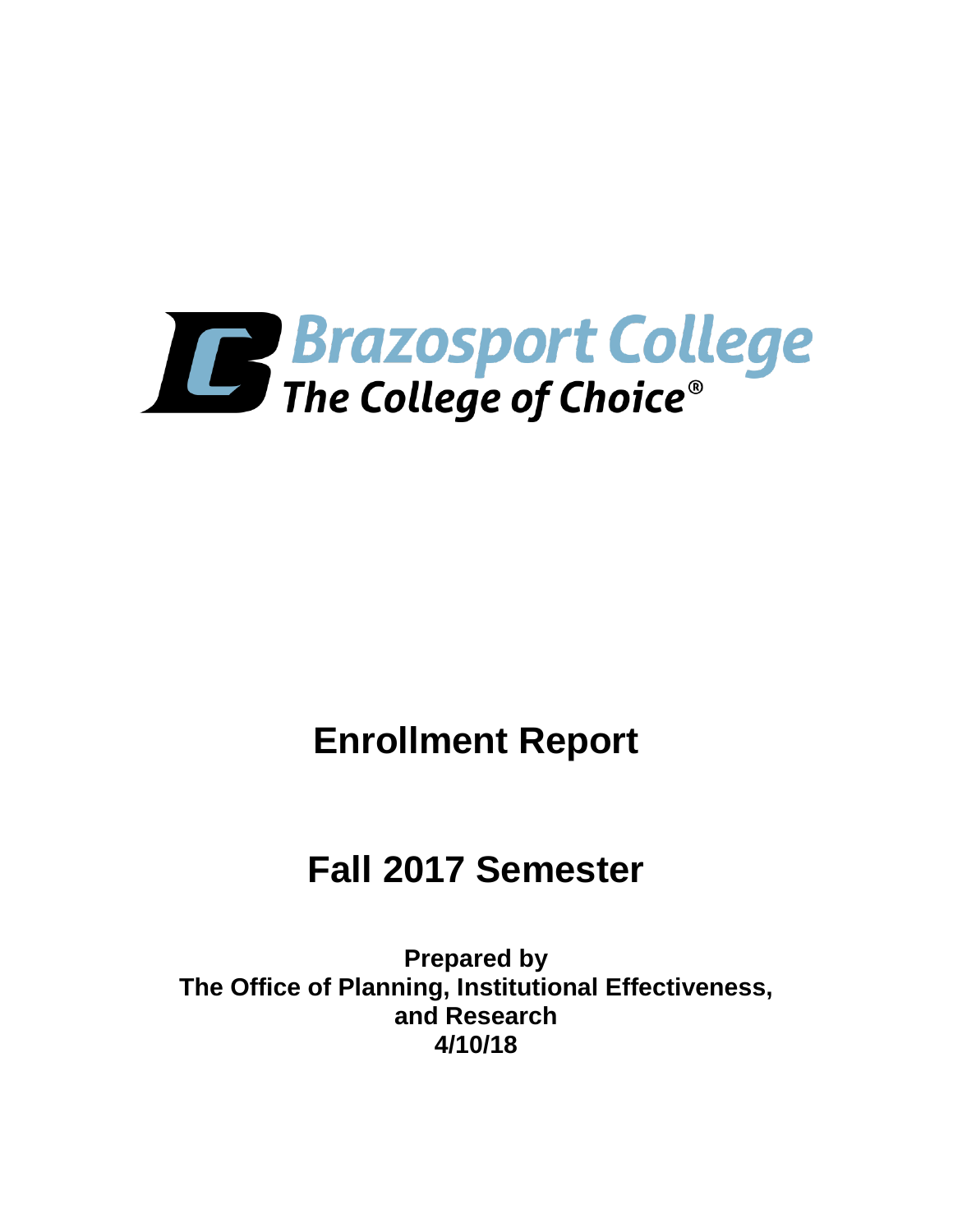# **Enrollment Report – Fall 2017 Table of Contents**

| Table 7D Students Residence by County / State / CountryPage 4 |  |
|---------------------------------------------------------------|--|
|                                                               |  |
|                                                               |  |
|                                                               |  |
|                                                               |  |
|                                                               |  |
|                                                               |  |
| Table 14A Enrollment by Department / Technical Program Page 7 |  |
| Table 14B Enrollment by Department / Academic ProgramPage 8   |  |
|                                                               |  |
|                                                               |  |
|                                                               |  |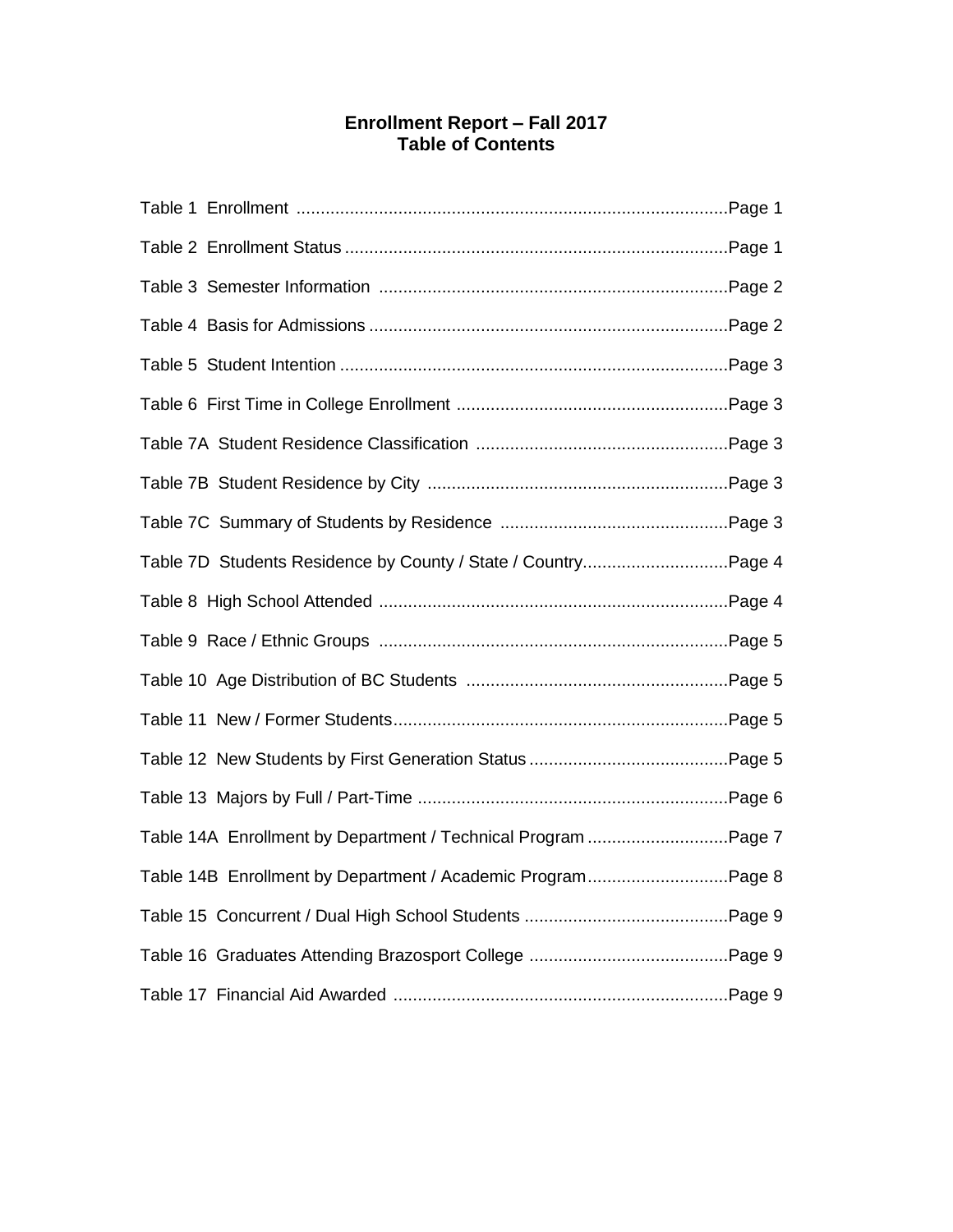# **Enrollment Report Fall 2017**

### **Table 1 Enrollment**

#### **Credit Program**

| Campus – Regular Semester Students |         |
|------------------------------------|---------|
| Flexible Entry (41 Duplicated)     | 4       |
| Total Enrolled (Unduplicated)      | $-4.25$ |

#### **Non-Credit Program**

|--|

### **Total Headcount**

| Credit Program     | 4.ZZJ |
|--------------------|-------|
| Non-credit Program | 496   |
| Grand Total        |       |

#### **Full-time Student Equivalent (Credit Program)**

| Full-time student equivalent (FTSE)                       | 2,648 |
|-----------------------------------------------------------|-------|
| Note: Found by dividing total credit hours (31,771) by 12 |       |

**Table 2**

#### **Enrollment Status Part-Time / Full-Time**

|        | <b>Full-Time</b> | Part-Time* | <b>Total</b> | %      |
|--------|------------------|------------|--------------|--------|
| Male   | 421              | .659       | 2,080        | 49.2%  |
| Female | 412              | .737       | 2,149        | 50.8%  |
| Total  | 833              | 3,396      | 4,229        | 100.0% |
| $\%$   | 19.7%            | 80.3%      | 100.0%       |        |

Note: \* Part-Time – Less than 12 semester hours in fall semester.

# **Enrollment Status Day / Night / Distance Student**

|                          | No.   | %      |
|--------------------------|-------|--------|
| Day only*                | 1,836 | 43.4%  |
| Night only*              | 1,073 | 25.4%  |
| Both Day / Night*        | 906   | 21.4%  |
| Distance Learning only** | 414   | 9.8%   |
| Total                    | 4,229 | 100.0% |

Note: \* May also be enrolled in Distance Learning course

\*\* Distance learning only includes internet and VCT courses but not hybrid courses.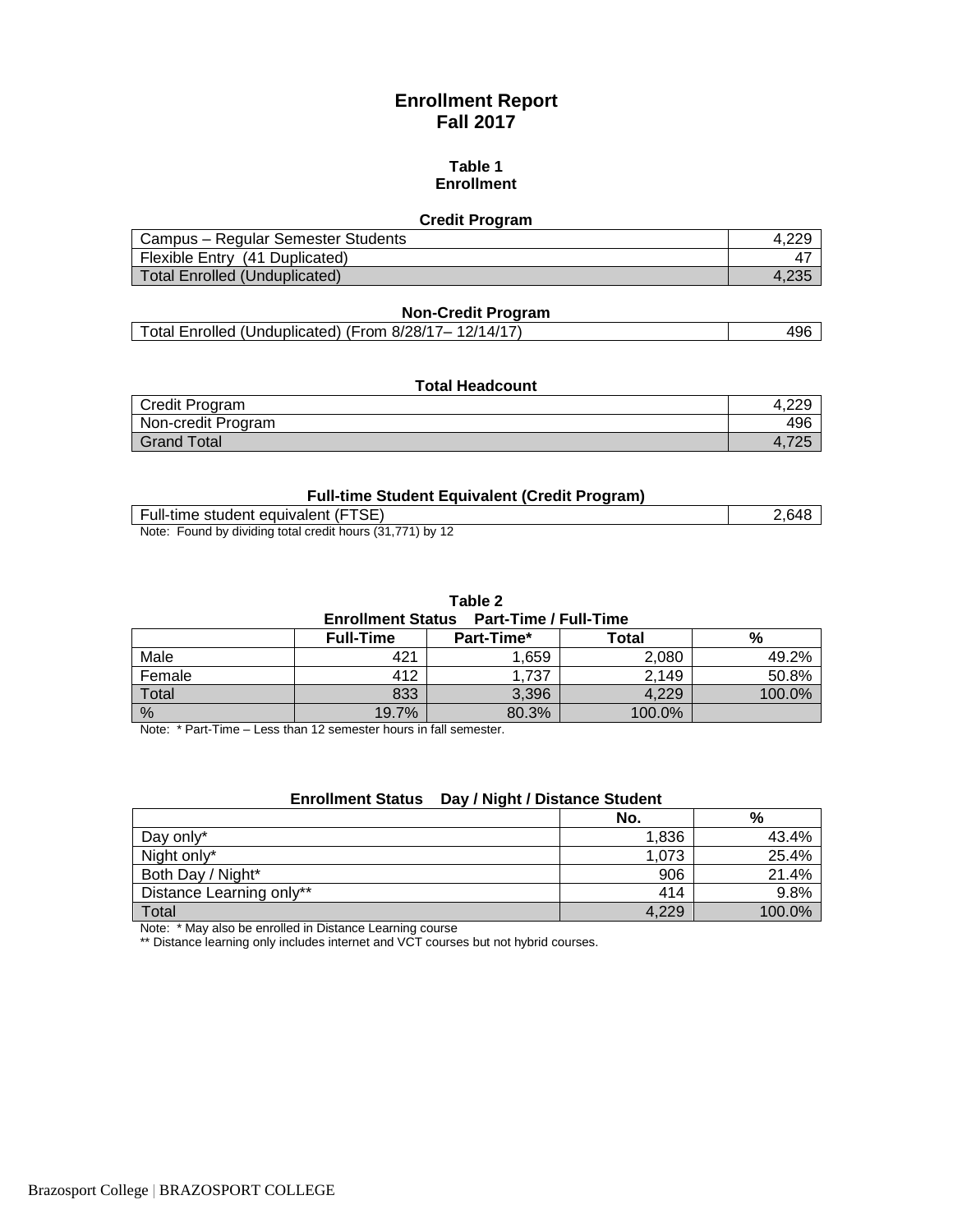# **Table 3 Semester Information**

| <b>Headcount</b> |
|------------------|
|------------------|

| .       |                       |       |                       |  |
|---------|-----------------------|-------|-----------------------|--|
| Regular | <b>Flexible Entry</b> | ⊤otal | <b>State Reports*</b> |  |
| 4,229   | n<br>ш.               | 27C   |                       |  |
|         |                       |       |                       |  |

Note: \* Includes 41 duplicated counts

## **Semester Credit Hours By Student Tuition Residency Code**

|                 | <b>Vocational-</b><br><b>Technical</b> | Academic -<br><b>BAT</b> | Totals | %      |
|-----------------|----------------------------------------|--------------------------|--------|--------|
| In-District     | 4.932                                  | 11.994                   | 16.926 | 53.3%  |
| Out-of-District | 4,038                                  | 10.807                   | 14.845 | 46.7%  |
| <b>Totals</b>   | 8,970                                  | 22,801                   | 31,771 | 100.0% |

Note: BAT hours are included in Academic credit hours.

# **Semester Contact Hours By Student Tuition Residency Code**

|                 | <b>Vocational-</b><br>Technical | Academic -<br><b>BAT</b> | Totals  | %      |
|-----------------|---------------------------------|--------------------------|---------|--------|
| In-District     | 135.664                         | 217.776                  | 353.440 | 53.9%  |
| Out-of-District | 109.600                         | 192.096                  | 301.696 | 46.1%  |
| <b>Totals</b>   | 245,264                         | 409.872                  | 655,136 | 100.0% |

Note: BAT hours are included in Academic contact hours.

#### **Distance Learning Semester Contact Hours**

| <u>ochicalci oonlact noura</u> |              |        |  |
|--------------------------------|--------------|--------|--|
|                                | <b>Hours</b> | %      |  |
| Internet                       | 105,984      | 84.0%  |  |
| <b>VCT</b>                     | 384          | 0.3%   |  |
| Hybrid                         | 19,792       | 15.7%  |  |
| <b>Total</b>                   | 126,160      | 100.0% |  |

Note: The distance learning contact hours are included in semester contact hours.

#### **Semester Information Contact hours** *NOT* **funded**

|                                   | No.   | %         |
|-----------------------------------|-------|-----------|
| Developmental Hours               | 2.568 | 26.5%     |
| Academic Hours (Three-peat rule)  | 5.840 | 60.3%     |
| Technical Hours (Three-peat rule) | 1.280 | 13.2%     |
| Total                             | 9.688 | $100.0\%$ |

| Table 4                                         |  |  |  |
|-------------------------------------------------|--|--|--|
| <b>Basis for Admissions to the Student Body</b> |  |  |  |

| <b>PROTO TVI / MILIIOUIVIIO TV TIIV UTAMUIT PUM</b> |       |        |  |  |
|-----------------------------------------------------|-------|--------|--|--|
|                                                     | No.   | %      |  |  |
| <b>High School Graduate</b>                         | 687   | 16.2%  |  |  |
| Individual Approval*                                | 1.355 | 32.0%  |  |  |
| <b>High School Equivalency Certificate</b>          | 87    | 2.1%   |  |  |
| Former Student (Continuing Student &                | 1.524 | 36.0%  |  |  |
| <b>Re-entered Previous Admissions)</b>              |       |        |  |  |
| <b>College Transfer</b>                             | 576   | 13.6%  |  |  |
| Total                                               | 4.229 | 100.0% |  |  |

Note: \* Includes Dual Credit students.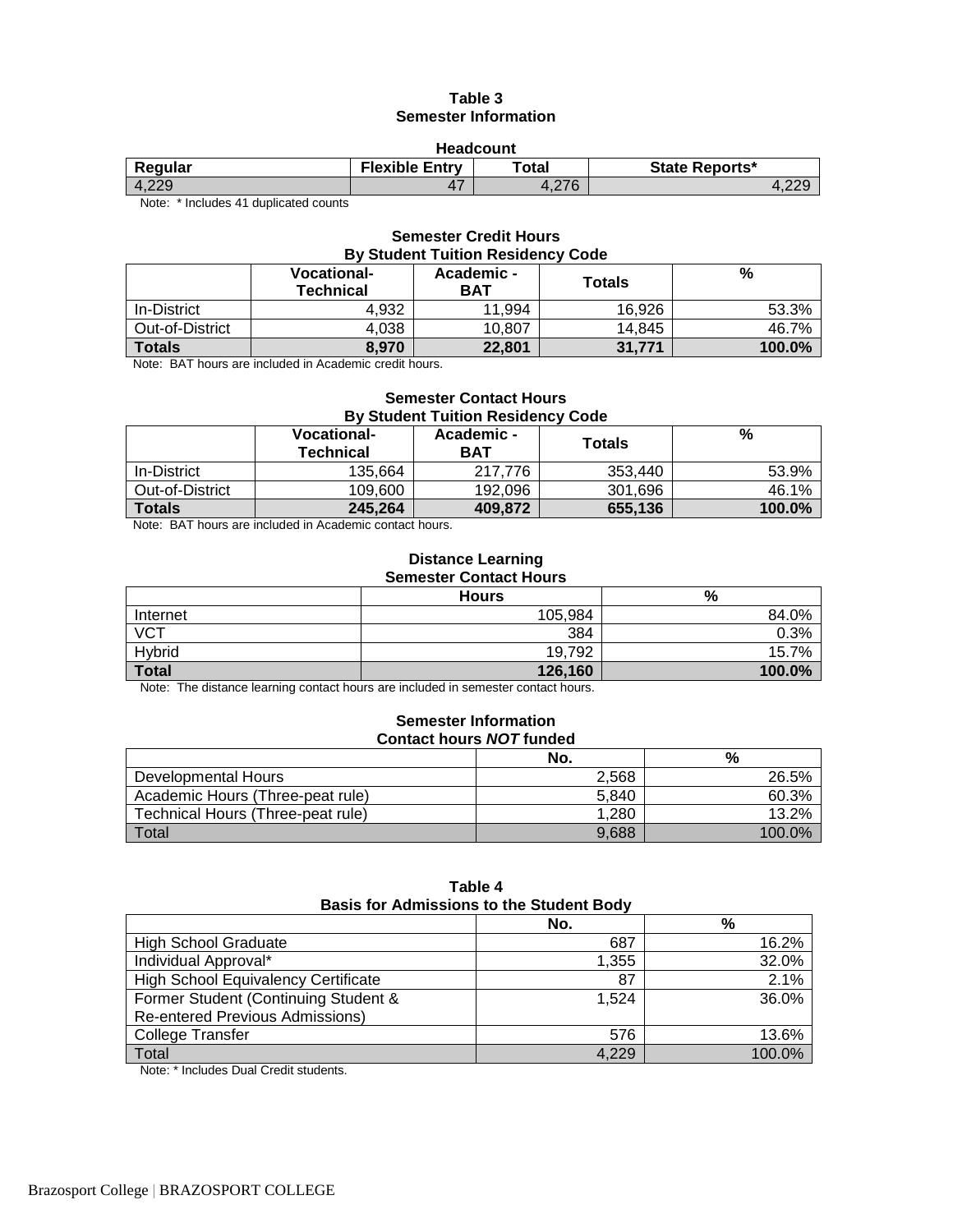#### **Table 5 Student Intention Why Students Attend Brazosport College**

|                                  | No.   | $\%$   |
|----------------------------------|-------|--------|
| Earn an Associate's Degree       | 2,717 | 64.2%  |
| Earn a Certificate               | 867   | 20.5%  |
| <b>Earn Credits for Transfer</b> | 543   | 12.8%  |
| <b>Job Skills</b>                | 50    | 1.2%   |
| <b>Personal Enrichment</b>       | 46    | 1.1%   |
| Did Not Respond                  |       | 0.0%   |
| Earn a BAT Degree                | 6     | 0.1%   |
| Total                            | 4.229 | 100.0% |

**Table 6 First Time in College Enrollment**

| .<br>-------------- |     |                      |  |
|---------------------|-----|----------------------|--|
| No.                 |     | %                    |  |
| Male                | 181 | 3%<br>$50.3^{\circ}$ |  |
| Female              | 179 | 7%<br>49             |  |
| Total               | 360 | 100.0%               |  |

Note: FTIC excludes transfer students and dual credit students.

**Table 7A Student Residence Classification**

|                 | No.   | %      |
|-----------------|-------|--------|
| In-District     | 2,316 | 54.8%  |
| Out-of-District | 1,861 | 44.0%  |
| Out-of-State    | 20    | 0.5%   |
| Foreign         | 32    | 0.8%   |
| Total           | 4.229 | 100.0% |

**Table 7B Student Residence by City City No. %** Angleton 812| 19.2% Brazoria 310 7.3% Clute 14.2% **Clute** 14.2% Danbury 1.1% - 1.1% - 1.1% - 1.1% - 1.1% - 1.1% - 1.1% - 1.1% - 1.1% - 1.1% - 1.1% Freeport 513 12.1% Lake Jackson 29.0% Sweeny  $5.3\%$ West Columbia **186** 4.4% Other Residence 2.3% Total Students **100.0%** 100.0%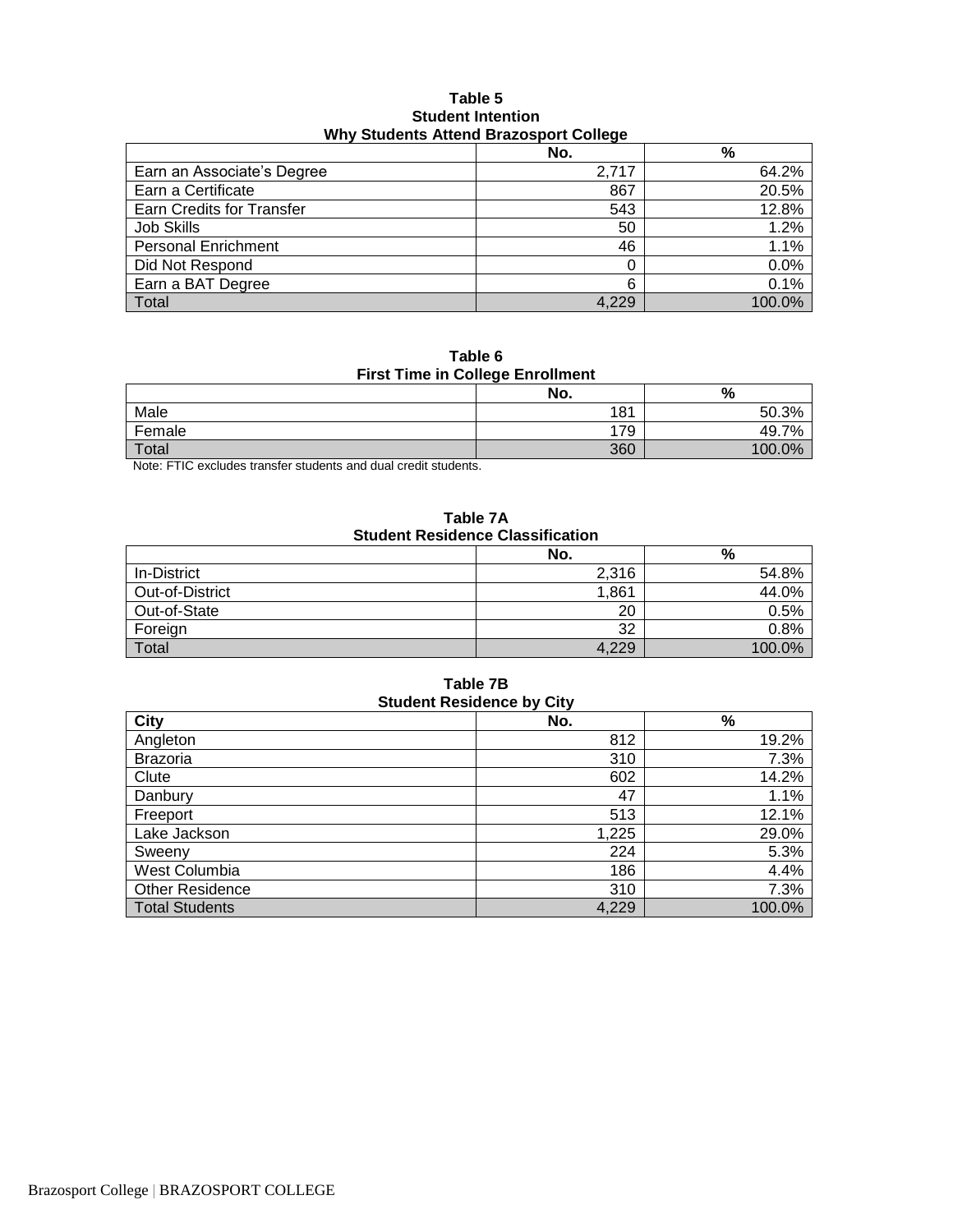| <b>Residence</b><br>No. |                | $\frac{9}{6}$ | <b>Residence</b> | No.            | $\frac{9}{6}$ |  |
|-------------------------|----------------|---------------|------------------|----------------|---------------|--|
| <b>Bexar County</b>     | $\overline{2}$ | .05%          | Alabama          |                | .02%          |  |
| <b>Brazoria County</b>  | 4,018          | 95.01%        | California       |                | .02%          |  |
| Calhoun County          | 1              | .02%          | Florida          | 1              | .02%          |  |
| <b>Cameron County</b>   | $\mathbf{1}$   | .02%          | Georgia          | $\overline{2}$ | .05%          |  |
| Collin County           | $\overline{2}$ | .05%          | Indiana          | 1              | .02%          |  |
| Colorado County         | 1              | .02%          | Kentucky         | $\mathbf{1}$   | .02%          |  |
| Dawson County           | 1              | .02%          | Louisiana        | 1              | .02%          |  |
| <b>Duval County</b>     | 1              | .02%          | Maryland         | $\overline{2}$ | .05%          |  |
| <b>Fisher County</b>    | 1              | .02%          | Minnesota        | 1              | .02%          |  |
| Fort Bend County        | 15             | .35%          | Mississippi      | $\mathbf{1}$   | .02%          |  |
| Galveston County        | 26             | .61%          | North Carolina   | $\overline{2}$ | .05%          |  |
| <b>Harris County</b>    | 21             | .50%          | Ohio             | 5              | .12%          |  |
| <b>Hays County</b>      | 1              | .02%          | Pennsylvania     | 1              | .02%          |  |
| <b>Hidalgo County</b>   | 3              | .07%          |                  |                |               |  |
| Jefferson County        | $\overline{2}$ | .05%          | Colombia         | 1              | .02%          |  |
| Leon County             | 1              | .02%          | Guatemala        | 1              | .02%          |  |
| Matagorda County        | 71             | 1.68%         | Haiti            | 1              | .02%          |  |
| <b>Midland County</b>   | 1              | .02%          | India            | $\overline{2}$ | .05%          |  |
| Montgomery County       | 2              | .05%          | South Korea      | 1              | .02%          |  |
| <b>Nueces County</b>    | $\overline{2}$ | .05%          | Mexico           | 25             | .59%          |  |
| Smith County            | $\mathbf{1}$   | .02%          | Philippines      | $\mathbf{1}$   | .02%          |  |
| Victoria County         | 1              | .02%          | Total            | 4,229          | 100.00%       |  |
| <b>Waller County</b>    | 1              | .02%          |                  |                |               |  |
| <b>Wharton County</b>   | $\mathbf{1}$   | .02%          |                  |                |               |  |
| <b>Texas Subtotal</b>   | 4177           | 98.77%        |                  |                |               |  |

**Table 7D Students Residence by County / State / Country**

Note: Includes students that pay C & D coded tuition.

| <b>High School Attended</b>        |       |        |  |  |
|------------------------------------|-------|--------|--|--|
| <b>School</b>                      | No.   | %      |  |  |
| Angleton                           | 746   | 17.6%  |  |  |
| <b>Brazosport</b>                  | 445   | 10.5%  |  |  |
| <b>Brazosport Christian School</b> | 11    | 0.3%   |  |  |
| <b>Brazoswood</b>                  | 1,269 | 30.0%  |  |  |
| Columbia                           | 362   | 8.6%   |  |  |
| Danbury                            | 51    | 1.2%   |  |  |
| Sweeny                             | 310   | 7.3%   |  |  |
| <b>Other Schools</b>               | 763   | 18.0%  |  |  |
| No School Assigned                 | 272   | 6.4%   |  |  |
| <b>Total Students</b>              | 4,229 | 100.0% |  |  |

**Table 8**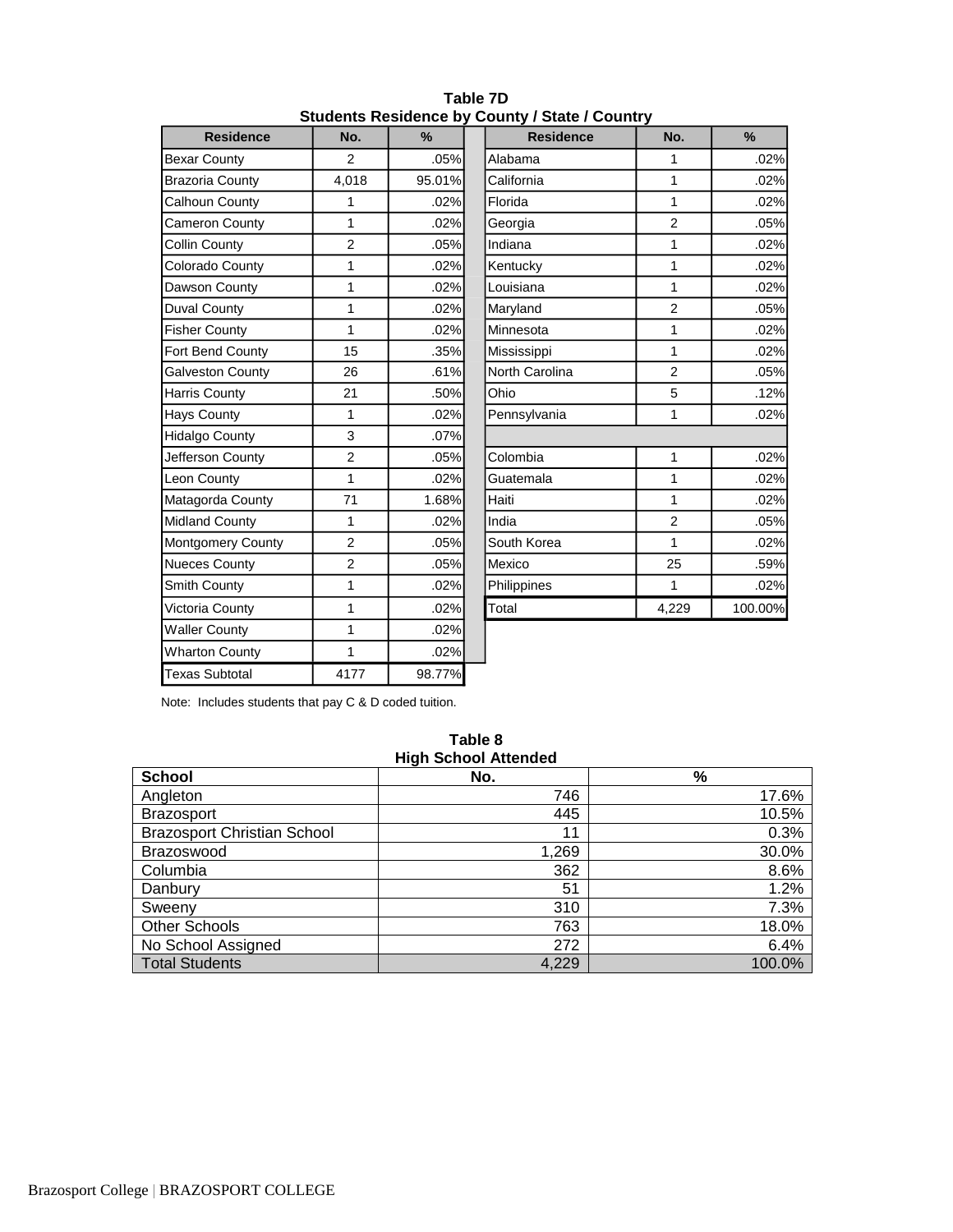### **Table 9 Race / Ethnic Groups**

| <b>Race / Ethnicity</b>          | No.   | $\%$   |  |  |
|----------------------------------|-------|--------|--|--|
| White                            | 2,008 | 47.5%  |  |  |
| Black / African American         | 263   | 6.2%   |  |  |
| Hispanic                         | 1,681 | 39.8%  |  |  |
| Asian                            | 56    | 1.3%   |  |  |
| American Indian / Alaskan Native | 13    | 0.3%   |  |  |
| Non-Resident Alien               | 15    | 0.4%   |  |  |
| Race Unknown                     | 77    | 1.8%   |  |  |
| Native Hawaiian / Other Pacific  | 0     | 0.0%   |  |  |
| Islander                         |       |        |  |  |
| 2 or more races                  | 116   | 2.7%   |  |  |
| Total                            | 4.229 | 100.0% |  |  |

**Table 10 Age Distribution of BC Students**

| ◡<br>Age     | No.   | $\frac{9}{6}$ |
|--------------|-------|---------------|
| Under 18     | 1,157 | 27.4%         |
| 18-21        | 1,380 | 32.6%         |
| $22 - 24$    | 429   | 10.1%         |
| $25 - 30$    | 553   | 13.1%         |
| $31 - 35$    | 288   | 6.8%          |
| 36-50        | 355   | 8.4%          |
| 51 and above | 67    | 1.6%          |
| Total        | 4,229 | 100.0%        |

Average Age = 23 Median Age  $= 20$ 

#### **Table 11 New / Former Students**

| 11011110101101011001100 |       |        |  |
|-------------------------|-------|--------|--|
|                         | No.   | %      |  |
| <b>Former Students</b>  | 3.803 | 89.9%  |  |
| New Students*           | 426   | 10.1%  |  |
| Total                   | 4,229 | 100.0% |  |

Note: \* Indicates students new to Brazosport College--includes transfer students.

| Table 12 |  |  |  |                                          |  |  |
|----------|--|--|--|------------------------------------------|--|--|
|          |  |  |  | New Students* by First Generation Status |  |  |
|          |  |  |  |                                          |  |  |

|                                                        | No. | %         |
|--------------------------------------------------------|-----|-----------|
| <b>First Generation Student</b>                        | 166 | 39.0%     |
| Not First Generation Student                           | 62  | 14.6%     |
| No response in mother's or<br>father's education level | 198 | 46.5%     |
|                                                        |     |           |
| Total                                                  | 426 | $100.0\%$ |
|                                                        | .   |           |

Note: \* Indicates students new to Brazosport College--includes transfer students.

A first generation student is defined by both parents' education level below a Baccalaureate Degree.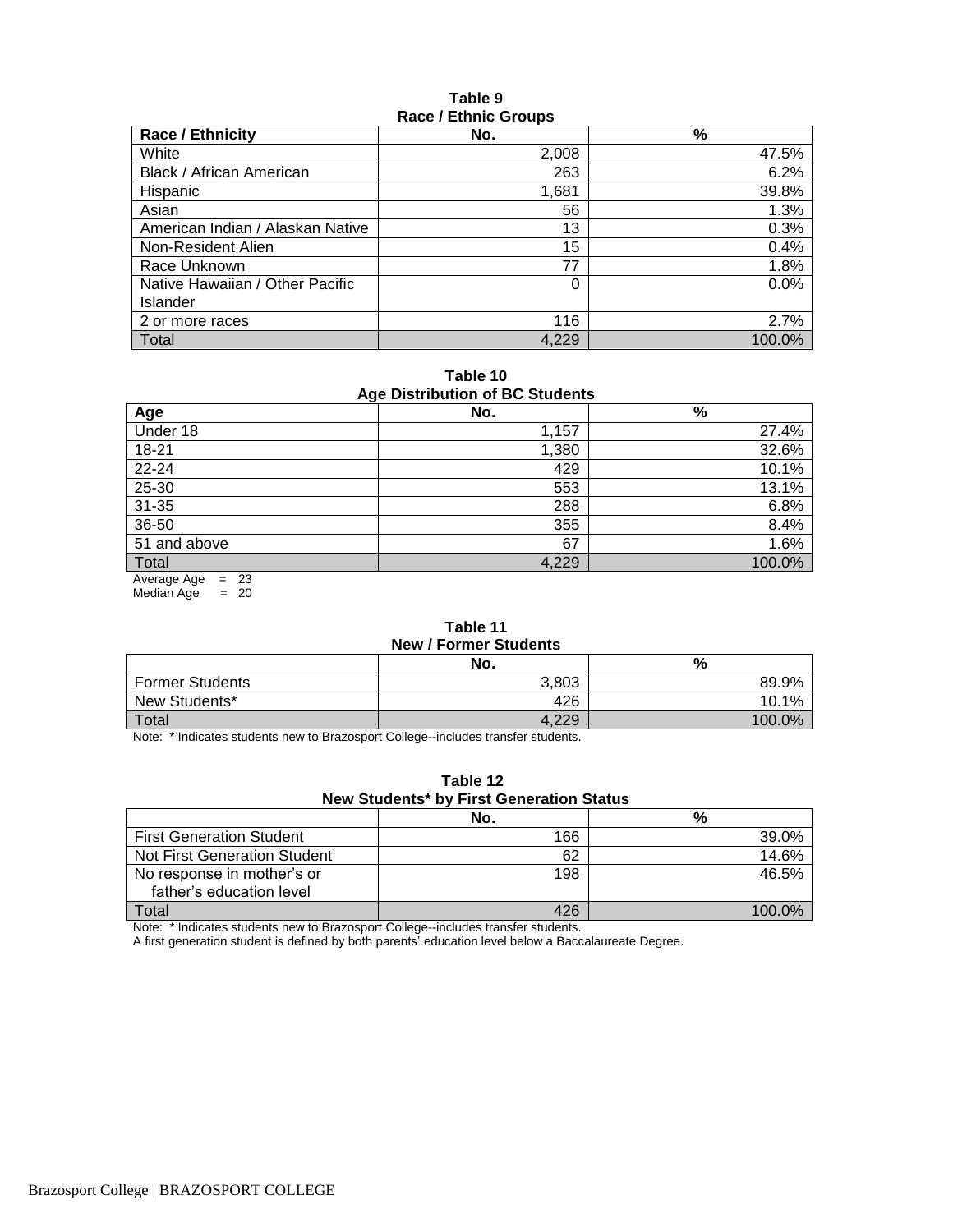# **Table 13 Majors by Full / Part-Time**

# **General Academic Degree Majors (AA)**

|       | Not Dual Credit<br><b>Student</b> | <b>Dual Credit</b><br><b>Student</b> | $\tau$ otal | $\frac{9}{6}$ |
|-------|-----------------------------------|--------------------------------------|-------------|---------------|
| Full  | 373                               | 20                                   | 393         | 21.3%         |
| Part  | 682                               | 773                                  | .455        | 78.7%         |
| Total | 1,055                             | 793                                  | 1,848       | 100.0%        |

# **General Academic Degree Majors (AS)**

|       | Not Dual Credit<br><b>Student</b> | <b>Dual Credit</b><br><b>Student</b> | $\tau$ otal | %      |
|-------|-----------------------------------|--------------------------------------|-------------|--------|
| Full  | 123                               |                                      | 127         | 23.5%  |
| Part  | 336                               | 78                                   | 414         | 76.5%  |
| Total | 459                               | 82                                   | 541         | 100.0% |

# **Other Academic Majors**

|       | Not Dual Credit<br><b>Student</b> | <b>Dual Credit</b><br><b>Student</b> | Total | %      |
|-------|-----------------------------------|--------------------------------------|-------|--------|
| Full  | 23                                |                                      | 23    | 31.1%  |
| Part  | 37                                | 14                                   | 51    | 68.9%  |
| Total | 60                                | 14                                   | 72    | 100.0% |

# **Technical Majors\***

|       | Not Dual Credit<br><b>Student</b> | <b>Dual Credit</b><br><b>Student</b> | ⊤otal | %      |
|-------|-----------------------------------|--------------------------------------|-------|--------|
| Full  | 230                               | ື                                    | 233   | 14.7%  |
| Part  | 1,128                             | 224                                  | 1,352 | 85.3%  |
| Total | 1,358                             | 227                                  | 1,585 | 100.0% |

Note: \*Includes certificates.

# **Bachelor's in Applied Technology Majors**

|       | Not Dual Credit<br>Student | <b>Dual Credit</b><br>Student | Total | %      |
|-------|----------------------------|-------------------------------|-------|--------|
| Full  | 57                         |                               | 57    | 31.5%  |
| Part  | 124                        |                               | 124   | 68.5%  |
| Total | 181                        |                               | 181   | 100.0% |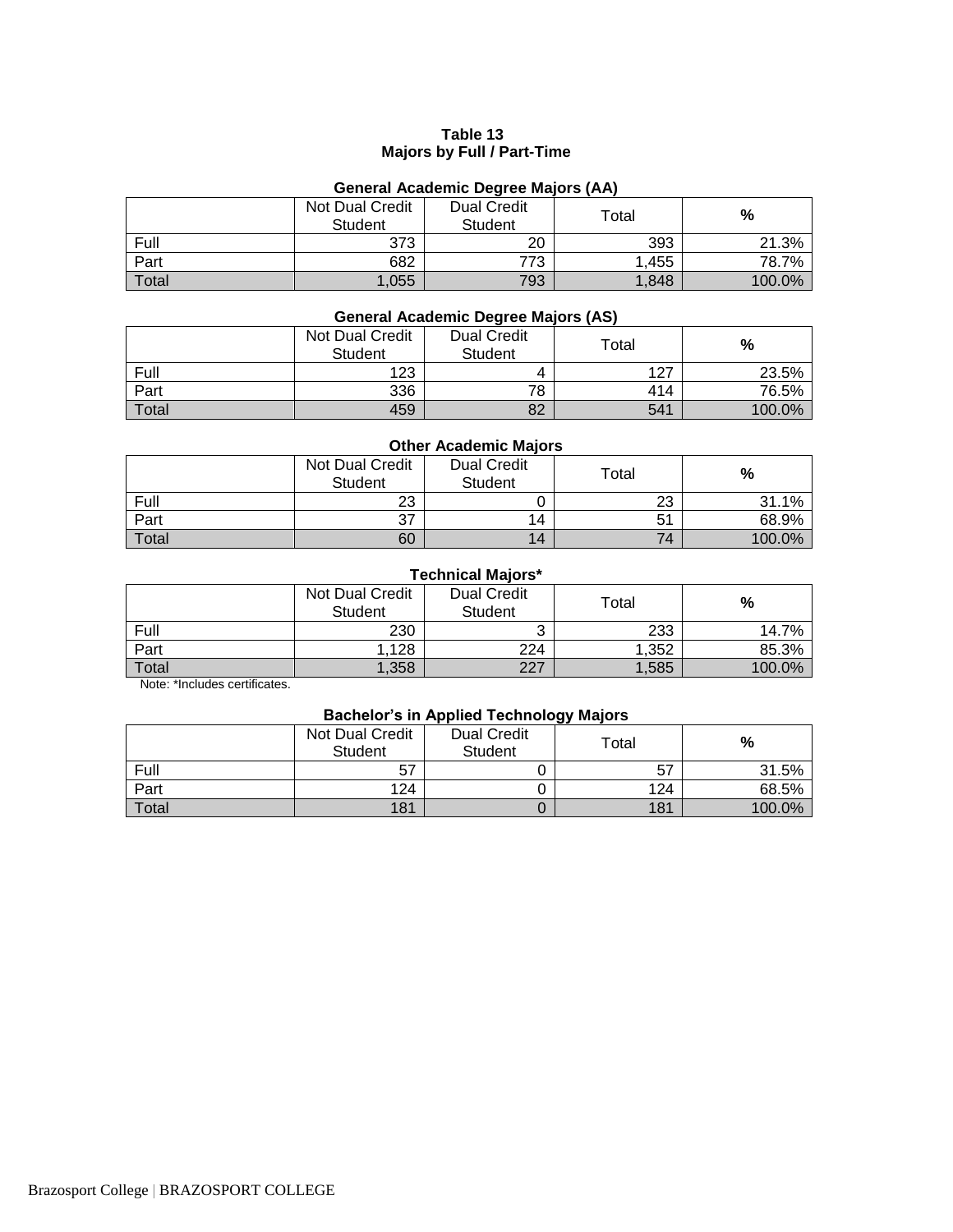# **Table 14A Enrollment by Department**

# **Technical Programs**

|              | <b>Total</b>    | Fall<br><b>Semester</b> | <b>Contact</b><br><b>Hours</b> | <b>Contact</b><br><b>Hours</b> | <b>Contact</b><br><b>Hours</b> |             |
|--------------|-----------------|-------------------------|--------------------------------|--------------------------------|--------------------------------|-------------|
|              | <b>Students</b> | <b>Hours</b>            | Lec/Lab                        | Co-op                          | <b>Practicum</b>               | <b>FTSE</b> |
| <b>ACNT</b>  | 52              | 78                      | 1,664                          |                                |                                | 6.50        |
| <b>AUMT</b>  | 82              | 159                     | 5,136                          | 1,600                          |                                | 13.25       |
| <b>BMGT</b>  | 25              | 75                      | 1,200                          |                                |                                | 6.25        |
| <b>BUSG</b>  | 26              | 78                      | 1,248                          |                                |                                | 6.50        |
| CDEC         | 8               | 18                      | 864                            | 640                            |                                | 1.50        |
| <b>CETT</b>  | 50              | 75                      | 1,600                          |                                |                                | 6.25        |
| <b>CJLE</b>  | 176             | 440                     | 14,080                         |                                |                                | 36.67       |
| <b>CNBT</b>  | 215             | 369                     | 10,096                         | 3,200                          |                                | 30.75       |
| <b>CTEC</b>  | 203             | 324                     | 6,016                          |                                |                                | 27.00       |
| <b>DFTG</b>  | 222             | 333                     | 8,272                          | 960                            |                                | 27.75       |
| <b>ELPT</b>  | 249             | 396                     | 8,208                          |                                |                                | 33.00       |
| <b>ELTN</b>  | 34              | 51                      | 5,712                          | 5,440                          |                                | 4.25        |
| <b>EMSP</b>  | 124             | 246                     | 9,376                          |                                |                                | 20.50       |
| <b>ENTC</b>  | 22              | 33                      | 704                            |                                |                                | 2.75        |
| <b>EPCT</b>  | 52              | 126                     | 2,016                          |                                |                                | 10.50       |
| <b>HART</b>  | 74              | 146                     | 3,472                          | 640                            |                                | 12.17       |
| <b>HITT</b>  | 93              | 267                     | 4,368                          |                                |                                | 22.25       |
| <b>IMED</b>  | 24              | 36                      | 768                            |                                |                                | 3.00        |
| <b>INTC</b>  | 435             | 780                     | 15,520                         |                                |                                | 65.00       |
| <b>ITNW</b>  | 86              | 129                     | 2,752                          |                                |                                | 10.75       |
| <b>ITSC</b>  | 158             | 237                     | 5,136                          |                                |                                | 19.75       |
| <b>ITSE</b>  | 16              | 24                      | 640                            |                                |                                | 2.00        |
| <b>ITSW</b>  | 20              | 30                      | 640                            |                                |                                | 2.50        |
| <b>MCHN</b>  | 219             | 339                     | 13,648                         | 7,680                          |                                | 28.25       |
| <b>OSHT</b>  | 161             | 470                     | 8,800                          |                                |                                | 39.17       |
| <b>PFPB</b>  | 137             | 213                     | 8,000                          | 4,160                          |                                | 17.75       |
| <b>POFI</b>  | 118             | 177                     | 7,536                          | 3,520                          |                                | 14.75       |
| <b>POFM</b>  | 22              | 29                      | 1,152                          | 640                            |                                | 2.42        |
| <b>POFT</b>  | 176             | 282                     | 6,704                          |                                |                                | 23.50       |
| <b>PTAC</b>  | 843             | 1,885                   | 43,904                         |                                |                                | 157.08      |
| <b>RNSG</b>  | 210             | 404                     | 14,624                         |                                |                                | 33.67       |
| <b>VNSG</b>  | 76              | 152                     | 8,208                          |                                |                                | 12.67       |
| <b>WLDG</b>  | 286             | 569                     | 23,200                         | 1,120                          |                                | 47.42       |
| <b>Total</b> | 4,694           | 8,970                   | 245,264                        | 29,600                         | $\bf{0}$                       |             |

Note: Interinstitutional hours are not included.

Enrollment may be duplicated.

FTSE = fall semester hours divided by 12.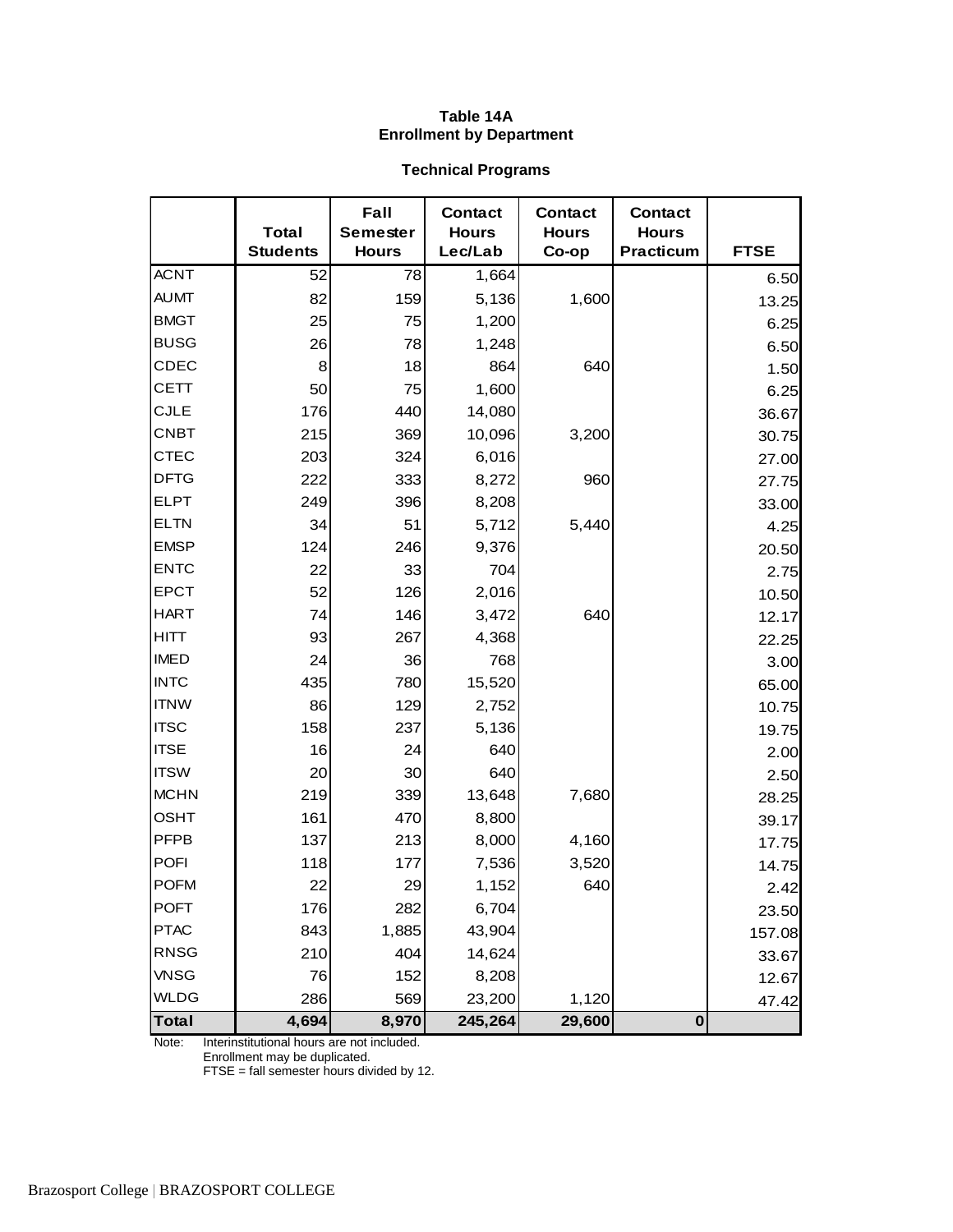# **Table 14B Enrollment by Department**

# **Academic Programs**

|                       |                 | Fall            | <b>Contact</b> | <b>Contact</b>      | <b>Contact</b> |             |
|-----------------------|-----------------|-----------------|----------------|---------------------|----------------|-------------|
|                       | <b>Total</b>    | <b>Semester</b> | <b>Hours</b>   | <b>Hours</b><br>Co- | <b>Hours</b>   |             |
|                       | <b>Students</b> | <b>Hours</b>    | Lec/Lab        | op                  | Practicum      | <b>FTSE</b> |
| <b>ACCT</b>           | 68              | 136             | 2,176          |                     |                | 11.33       |
| <b>ARTS</b>           | 312             | 756             | 14,976         |                     |                | 63.00       |
| <b>BCIS</b>           | 256             | 512             | 10,240         |                     |                | 42.67       |
| <b>BIOL</b>           | 1,119           | 2,313           | 53,712         |                     |                | 192.75      |
| <b>BUSI</b>           | 13              | 39              | 624            |                     |                | 3.25        |
| <b>CHEM</b>           | 482             | 978             | 21,920         |                     |                | 81.50       |
| cosc                  | 40              | 60              | 1,600          |                     |                | 5.00        |
| CRIJ                  | 66              | 198             | 3,168          |                     |                | 16.50       |
| <b>DRAM</b>           | 42              | 113             | 2,064          |                     |                | 9.42        |
| <b>ECON</b>           | 79              | 237             | 3,792          |                     |                | 19.75       |
| <b>EDUC</b>           | 38              | 57              | 1,216          |                     |                | 4.75        |
| <b>ENGL</b>           | 1,069           | 3,022           | 50,112         |                     |                | 251.83      |
| <b>ENVR</b>           | 144             | 294             | 6,912          |                     |                | 24.50       |
| <b>FREN</b>           | 12              | 24              | 480            |                     |                | 2.00        |
| GEOG                  | 7               | 21              | 336            |                     |                | 1.75        |
| GOVT                  | 511             | 1,533           | 24,528         |                     |                | 127.75      |
| <b>HIST</b>           | 617             | 1,851           | 29,616         |                     |                | 154.25      |
| <b>HUMA</b>           | 224             | 672             | 10,752         |                     |                | 56.00       |
| <b>MATH</b>           | 1,384           | 3,430           | 61,280         |                     |                | 285.83      |
| <b>MHSM</b>           | 66              | 208             | 3,328          |                     |                | 17.33       |
| <b>MUAP</b>           | 24              | 24              | 384            |                     |                | 2.00        |
| <b>MUEN</b>           | 65              | 65              | 3,728          |                     |                | 5.42        |
| <b>MUSI</b>           | 177             | 421             | 7,264          |                     |                | 35.08       |
| <b>PHYS</b>           | 110             | 224             | 5,280          |                     |                | 18.67       |
| <b>PSYC</b>           | 1,040           | 3,120           | 49,920         |                     |                | 260.00      |
| SOCI                  | 156             | 468             | 7,488          |                     |                | 39.00       |
| <b>SPAN</b>           | 49              | 103             | 2,000          |                     |                | 8.58        |
| <b>SPCH</b>           | 285             | 855             | 13,680         |                     |                | 71.25       |
| <b>TECA</b>           | 42              | 84              | 1,568          |                     |                | 7.00        |
| <b>TMGT</b>           | 339             | 959             | 15,344         |                     |                | 79.92       |
| <b>Total</b>          | 8,836           | 22,777          | 409,488        | $\bf{0}$            | $\bf{0}$       |             |
| Grand<br><b>Total</b> | 13,530          | 31,747          | 654,752        | 29,600              | $\bf{0}$       |             |

Note: Interinstitutional hours are not included.

Enrollment may be duplicated.

FTSE = fall semester hours divided by 12.